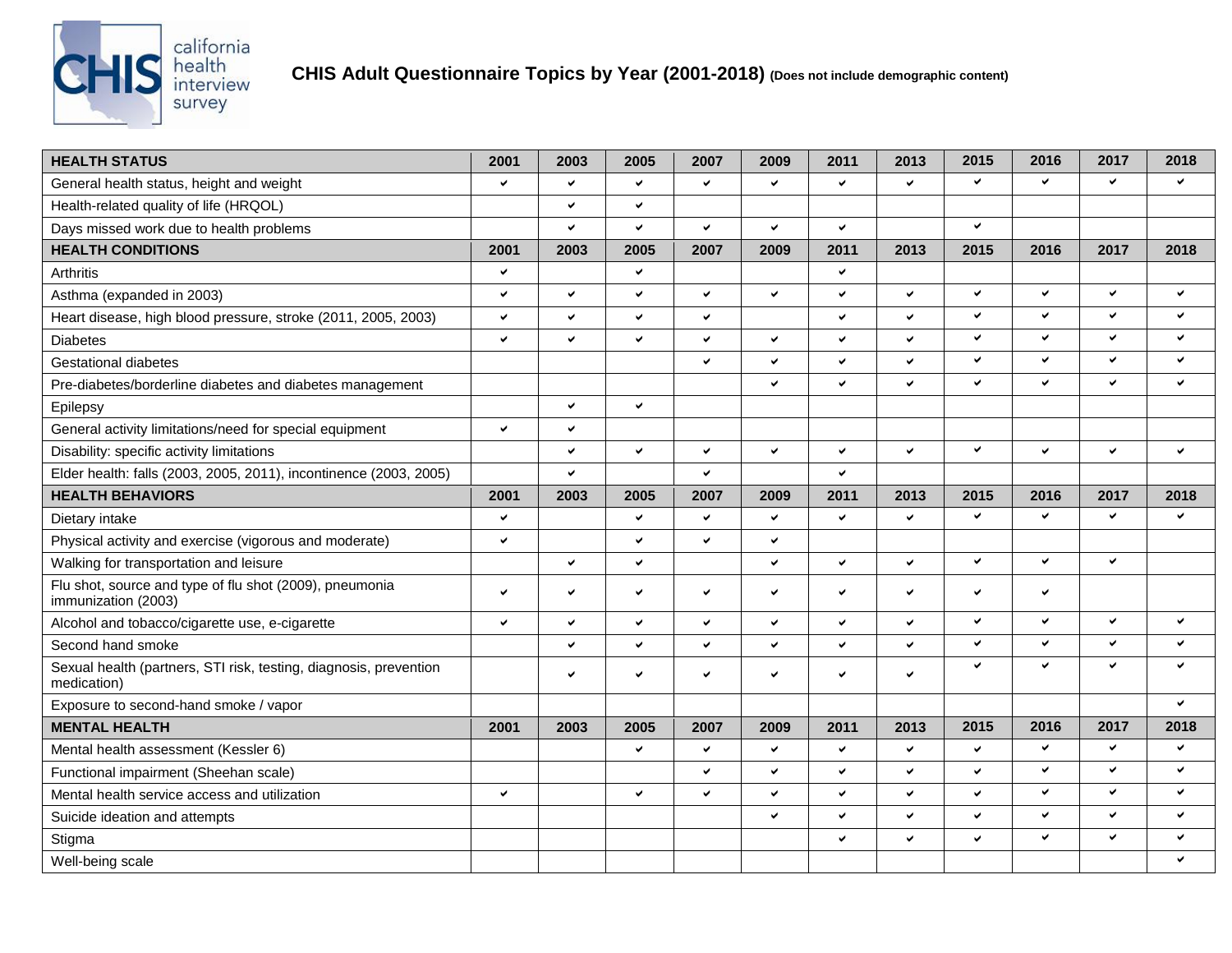| <b>WOMEN'S HEALTH</b>                                                                                                                  | 2001 | 2003         | 2005         | 2007         | 2009         | 2011         | 2013         | 2015         | 2016         | 2017         | 2018         |
|----------------------------------------------------------------------------------------------------------------------------------------|------|--------------|--------------|--------------|--------------|--------------|--------------|--------------|--------------|--------------|--------------|
| Mammography                                                                                                                            | ✓    | ✓            | v.           | $\checkmark$ | ✓            | $\checkmark$ |              | $\checkmark$ | ✓            |              |              |
| Contraception (2003, 2018), emergency contraception (2003 &<br>2007), abortion (2003), birth control medication (2005 & 2009,<br>2013) |      | V            | $\checkmark$ | V            | ✔            |              | ✔            | $\checkmark$ | ✓            |              |              |
| Pregnancy status                                                                                                                       |      | ✓            | ✓            | v            | ✓            | $\checkmark$ |              | $\checkmark$ | $\checkmark$ | $\checkmark$ | $\checkmark$ |
| Age at menarche, live births, menopause                                                                                                | ✓    | ✓            | $\checkmark$ | $\checkmark$ | $\checkmark$ |              |              |              |              |              |              |
| Hormone therapy (HT)                                                                                                                   | ✓    | ✓            | $\checkmark$ | $\checkmark$ | $\checkmark$ |              |              |              |              |              |              |
| Pap test                                                                                                                               | ✓    | $\checkmark$ | $\checkmark$ | $\checkmark$ |              |              |              |              |              |              |              |
| Human papillomavirus (HPV) knowledge & awareness; HPV<br>vaccine awareness; HPV vaccine receipt                                        |      |              |              | $\checkmark$ |              |              |              |              |              |              |              |
| <b>CANCER HISTORY, SCREENING, PREVENTION</b>                                                                                           | 2001 | 2003         | 2005         | 2007         | 2009         | 2011         | 2013         | 2015         | 2016         | 2017         | 2018         |
| History of cancer (respondent)                                                                                                         | ✓    | ✓            | ✔            |              |              |              |              |              |              |              |              |
| Family history of cancer                                                                                                               | ✓    |              | $\checkmark$ |              | $\checkmark$ |              |              |              |              |              |              |
| Breast cancer risk (Gail Model)                                                                                                        | ✓    |              | $\checkmark$ |              | $\checkmark$ |              |              |              |              |              |              |
| Clinical and self-breast exam (2003, 2011)                                                                                             |      | ✓            | $\checkmark$ |              |              | $\checkmark$ |              |              |              |              |              |
| Colorectal cancer screening                                                                                                            | ✓    | ✓            | $\checkmark$ | $\checkmark$ | $\checkmark$ |              |              |              |              |              |              |
| CAT/CT Scan                                                                                                                            |      |              |              |              |              |              |              |              |              |              |              |
| Prostate cancer (PSA) test                                                                                                             | ✓    | $\checkmark$ | $\checkmark$ |              | $\checkmark$ |              |              |              |              |              |              |
| Sun exposure, sunscreen use                                                                                                            | ✓    |              |              |              | $\checkmark$ |              |              |              |              |              |              |
| <b>DENTAL HEALTH</b>                                                                                                                   | 2001 | 2003         | 2005         | 2007         | 2009         | 2011         | 2013         | 2015         | 2016         | 2017         | 2018         |
| Last visit (2013), care unaffordable, school/work days missed                                                                          | ✓    | $\checkmark$ |              |              |              |              | $\checkmark$ |              | ✓            | $\checkmark$ | $\checkmark$ |
| Usual source of dental care                                                                                                            |      | $\checkmark$ |              |              |              |              |              |              |              |              |              |
| Dental insurance coverage                                                                                                              | ✓    | ✓            |              | $\checkmark$ |              |              | $\checkmark$ |              | ✓            | $\checkmark$ | $\checkmark$ |
| <b>HEALTHCARE ACCESS &amp; UTILIZATION</b>                                                                                             | 2001 | 2003         | 2005         | 2007         | 2009         | 2011         | 2013         | 2015         | 2016         | 2017         | 2018         |
| Usual source of care, visits to medical doctor, ER visits                                                                              | V    | ✓            | $\checkmark$ | $\checkmark$ | ✓            | $\checkmark$ | $\checkmark$ | $\checkmark$ | ✔            | $\checkmark$ | $\checkmark$ |
| Hospitalizations                                                                                                                       | ✓    |              |              | $\checkmark$ | ✓            | $\checkmark$ | $\checkmark$ | $\checkmark$ | ✓            | $\checkmark$ | $\checkmark$ |
| Delays in getting care (prescriptions, tests, treatment)                                                                               | ✓    | $\checkmark$ |              | v            | ✓            | $\checkmark$ | $\checkmark$ | $\checkmark$ | $\checkmark$ | $\checkmark$ | $\checkmark$ |
| Alternate sources of care                                                                                                              | ✓    |              |              |              |              |              |              |              |              |              |              |
| Health care discrimination                                                                                                             | ✔    | ✓            | ✔            |              |              |              |              | $\checkmark$ | ✔            | $\checkmark$ |              |
| <b>Health literacy</b>                                                                                                                 |      |              |              | v            |              |              |              |              |              |              |              |
| Communication problems with doctor, help with communication                                                                            |      | ✓            | ✓            | $\checkmark$ | $\checkmark$ | $\checkmark$ | $\checkmark$ | $\checkmark$ | $\checkmark$ | $\checkmark$ | $\checkmark$ |
| Long-term care                                                                                                                         |      |              |              |              | ✓            |              |              |              |              |              |              |
| Medical Home:<br>Personal doctor<br>Patient-centered care<br>$\sim$<br>Timely appointments (2011, 2013)<br>Care coordination           |      |              |              |              |              | ◡            | ✓            | $\checkmark$ | ✓            | $\checkmark$ |              |
| Internet use for health information (2011), online applications<br>(2011, 2013)                                                        |      |              |              |              |              | v            | u            | ◡            | ◡            |              |              |